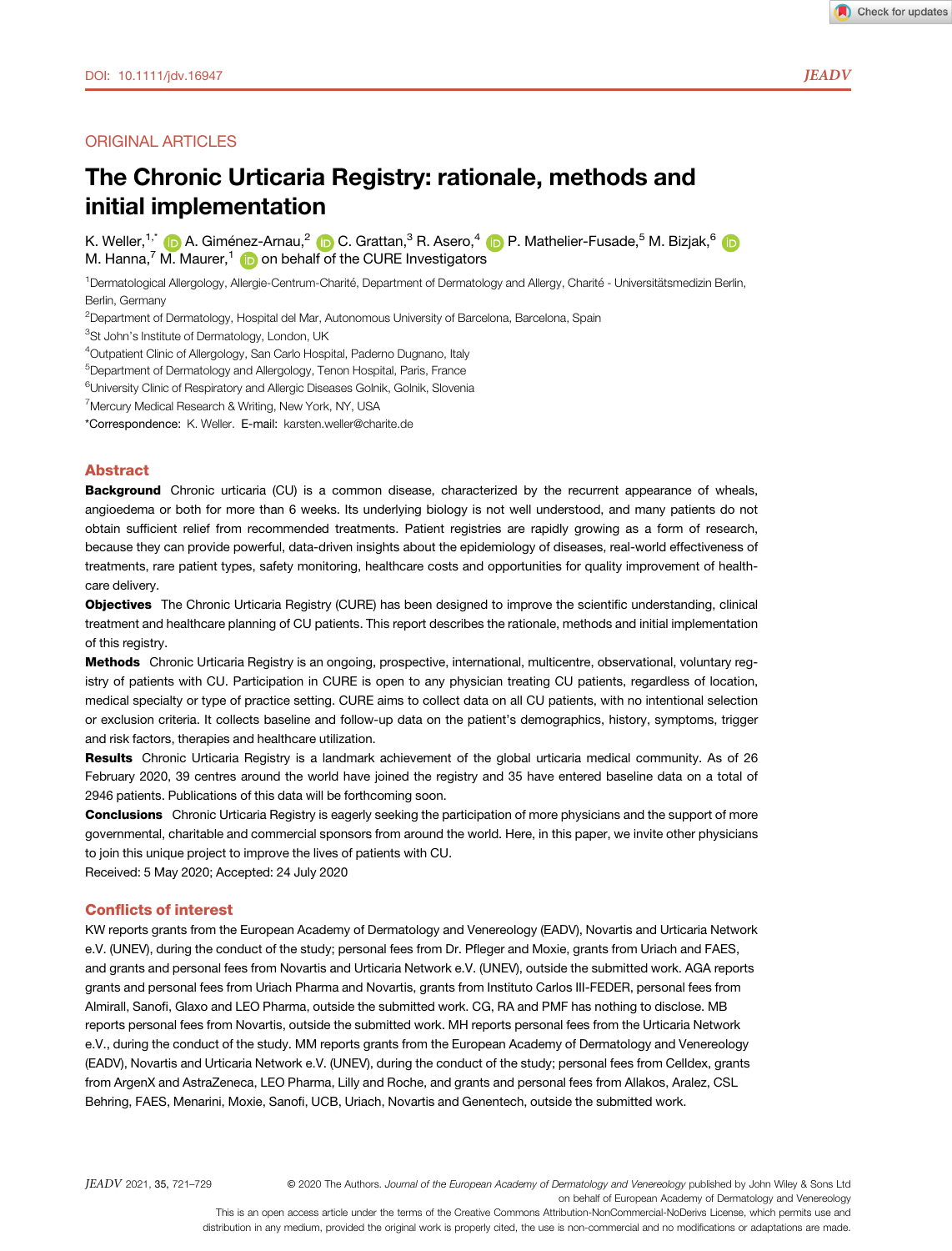# Funding source

This study was supported by Urticaria Network e.V. (UNEV); the European Academy of Dermatology and Venereology -EADV (proposal number 2014-013); and Novartis.1

# Introduction

Chronic urticaria (CU) is a common disease, characterized by the recurrent appearance of wheals, angioedema or both for more than 6 weeks.<sup>1</sup> A recent meta-analysis of 11 studies on over 86 million people reported that CU had a point prevalence of seven persons per 1000 population.<sup>2</sup> CU has a substantial burden on the patients' quality of life.<sup>1,3–10</sup> In 2013, urticaria was the third most burdensome skin disease and accounted for 0.19% of the entire global burden of disease, as measured in disability-adjusted life years (DALYs).<sup>11</sup>

The causes of CU are only partially understood. The majority of patients are classified as having chronic spontaneous urticaria (CSU), because no definite trigger can be identified that causes an outbreak of symptoms, and because other suspected aggravating factors, such as diet or stress, remain vague. By contrast, about one-third of patients have chronic inducible urticaria  $(CHdU)$ ,<sup>12</sup> meaning that a specific and definite trigger of symptom outbreaks (such as cold, pressure, sweating or scratching) can be identified and diagnostically verified, even though it remains unclear why. Many patients have both CSU and CIndU, but the frequency and patterns of co-occurrence remain unknown. Patients with CU may experience wheals but not angioedema, angioedema but no wheals, or both wheals and angioedema. Given the wide variety of possible triggers and symptom presentations, many types of patients are rarely seen at any one clinic, thus further hindering the medical community's understanding of them.

The underlying biological mechanisms of CU are also only partially understood. It is well established that the release of histamine and other inflammatory molecules by mast cells (and perhaps also basophils) is the immediate mechanism causing the wheals and angioedema of urticaria. $13$  But it remains mysterious why CU patients' mast cells release histamine so often or so easily, why wheals and angioedema occur when and where they do in CSU, why CIndU patients have an urticarial overreaction to their triggers, and why some of the symptom outbreaks resolve soon while others are more persistent. IgE autoantibodies or IgG or IgM autoantibodies appear to play a key role in many cases of CSU, yet several other chemical signalling factors may also be involved in priming mast cells for degranulation.<sup>14-19</sup> The wide variety of external triggers, symptom presentations and treatment responses suggests that various underlying pathways are involved for different patients. Again, this heterogeneity and complexity have hindered scientific progress to understand the underlying biology of CU.

Treatment guidelines developed jointly by numerous professional medical societies state that the first-line treatment for CU should be a non-sedating second-generation antihistamine at the standard recommended dose.<sup>1,20</sup> Yet based on many clinical trials, it seems that only about 33% of patients will achieve complete symptom control with this first-line treatment.<sup>21</sup> For the remaining majority of patients who do not, the international guidelines recommend increasing the dosage up to 4-fold as second-line therapy, then the addition of omalizumab as third-line treatment, and the addition of ciclosporin as fouth-line therapy, and then further options with sparse, low-quality evidence.<sup>1,20</sup> Although many clinical trials have provided a solid evidence base for these recommendations, much remains unknown about the actual effectiveness of treatment in routine settings, especially for rarer subtypes of CU, unusual symptom presentations and patients refractory to guideline treatments.

The objective for founding the Chronic Urticaria Registry (CURE) is to improve the scientific medical knowledge about CU, in particular about its symptom patterns, comorbidities, trigger and risk factors, burden on patients, response to various treatments, and costs to the healthcare system. The purpose of this initial report from CURE is to explain the rationale for this registry, describe its methods and report on its implementation to date.

## Rationale for the Registry

A patient registry is 'an organized system that uses observational study methods to collect uniform data (clinical and other) to evaluate specified outcomes for a population defined by a particular disease, condition or exposure, and that serves one or more predetermined scientific, clinical or policy purposes.'<sup>22</sup> Patient registries have become increasingly common for a wide range of diseases during the past decade, because they are able to answer many kinds of important questions that cannot be addressed adequately by traditional clinical trials and other forms of research. Randomized controlled trials (RCTs) remain the best way to scientifically demonstrate how much treatment benefit can be attributed to a medication or other form of therapy. But for various reasons, the effectiveness of treatments in routine clinical settings is often quite different from the efficacy reported in RCTs, especially in types of patients that were not eligible to participate, such as children, the elderly and patients with substantial comorbidities. RCTs are also of no use in determining which kinds of quality improvement changes need to be made in routine treatment to achieve better patient outcomes,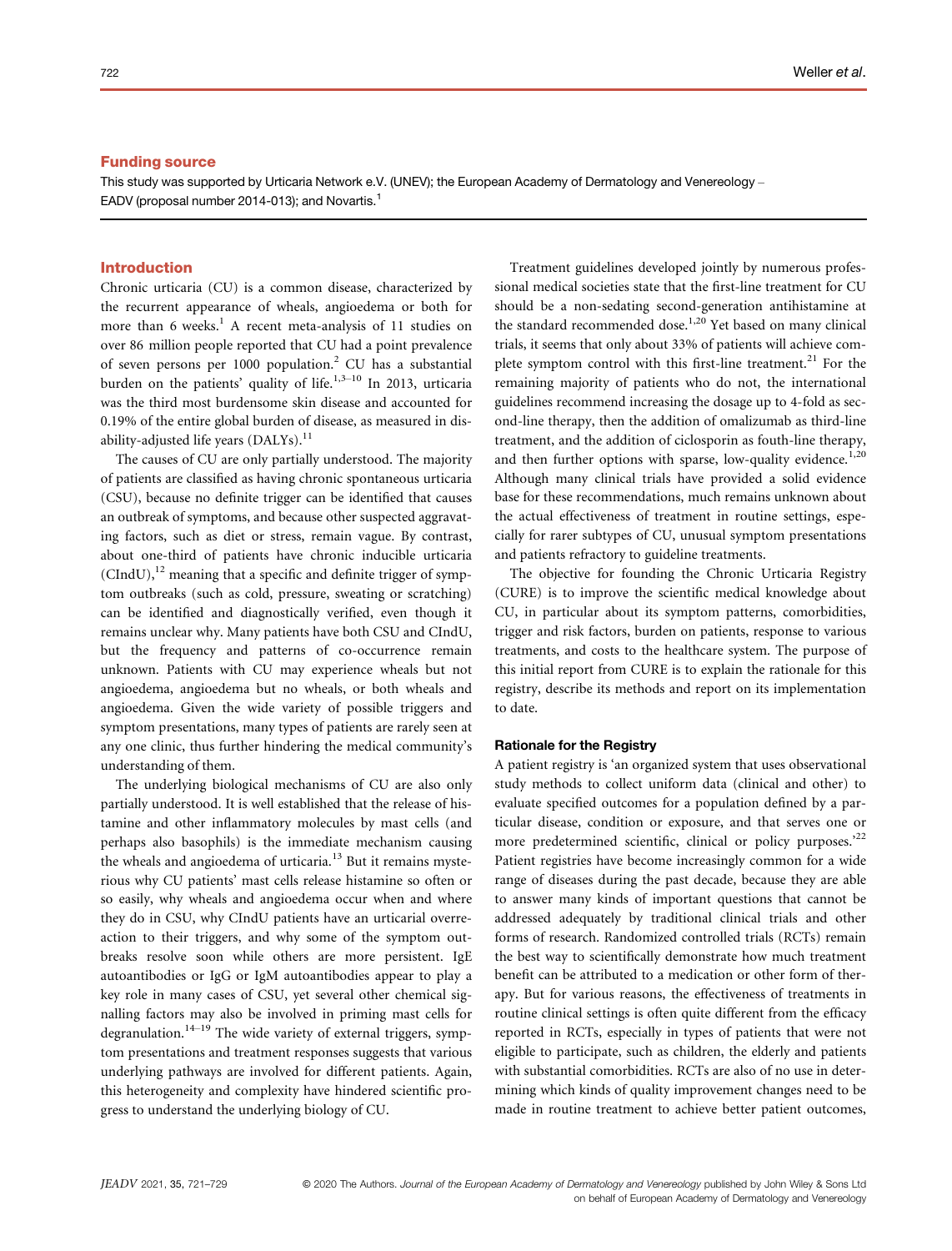and they rarely make any evaluation of the costs to the healthcare system. Most importantly, even large RCTs on urticaria rarely involve more than a few hundred patients. For this reason, they are incapable of providing sufficient proof of safety, despite often making such claims. Safety can only be proven by very large, comprehensive, long-term, Phase IV, registry-based research.23,24

Patient registries are deliberately designed to gather large amounts of data from routine settings – without attempting to alter the treatment in any way – in order to provide insights into what is really happening in the healthcare system with all the various kinds of patients. They can tell us how effective medications or other treatments are with various subtypes of patients in real-world settings. Registries can alert us to serious harms that might never be recognized in carefully controlled trials because they are infrequent or late occurring. They can provide us with insights about rare patient types or symptom presentations that no one centre or clinic sees often enough to learn much about. Registries can help us learn from each other and take quality improvement steps to adopt best practices and remedy poor performance. They can help us identify factors that drive up healthcare costs without adding commensurate health benefits. It is for all these reasons that registries have been proliferating and growing in recent years across the entire spectrum of medicine.<sup>23,24</sup>

A registry on CU specifically would address many of the important gaps in our current knowledge about CU. Its baseline data could provide important information about the triggers, comorbidities and history of CU, as well as its burden to the patients. Follow-up data could provide important information about the course of the disease, real-world response rates to various treatments actually used in practice and predictive factors about which patients respond to which treatments. A registry could also provide valuable information – so far almost non-existent in the published literature – about the real-world healthcare utilization of CU patients. We believe the cost of care for CU patients has largely been underestimated and overlooked by government agencies and other healthcare policymakers. Greater awareness of the burden of CU to the healthcare system should lead to greater support for improving treatment and research to reduce that burden. Further information about the need for a CU registry has been published previously.<sup>25</sup>

Although patient registries are rapidly expanding in the medical world,<sup>23,24</sup> including for dermatology and allergology,<sup>26,27</sup> their use on CU has been sparse until now. A recent paper reported on all 12 185 CU patients in the Danish National Patient Registry seen from 1994 to 2015 at all five specialized dermatology clinics there and compared them 1 : 10 to demographically matched non-CU controls from the general population.<sup>28</sup> Compared to controls, CU patients had higher odds ratios (ORs) for a baseline diagnosis of mastocytosis (OR: 171.0), anaphylaxis (OR: 7.6), allergic rhinitis (OR: 5.4), vitiligo (OR: 5.4), atopic dermatitis (4.7) and lupus erythematosus (OR: 4.7), among others. Although this very large study provided useful information, it was based on a general patient registry in Denmark. So it may not be generalizable to other regions of the world, and it seems unlikely that more publications about CU will be generated from it.

A multinational Latin American CU registry  $(N = 300)$ recently reported that 60% of patients had moderate to unbearable pruritus, and 40% had moderate to unbearable CU-related anxiety, both according to the Chronic Urticaria Quality of Life Questionnaire (CU-Q<sub>2</sub>oL).<sup>29</sup> Disappointingly, they also reported that 71% of patients did not achieve sufficient control with antihistamines.<sup>29</sup> Although the Latin American CU registry has provided important information, it was available only in Latin American countries, retrospectively collected data on patients only at one time point per patient, excluded patients with CIndU only and is not yet much larger than most studies in the literature.<sup>25,29</sup> The Latin American registry is still active, and we strongly encourage everyone in the region to participate in it, because registries need to reach large sample sizes or completely enrol all patients from the participating centres to fulfil their purposes.

Chronic Urticaria Registry is well positioned to build on the important contributions of these previous registry publications. CURE was founded precisely to provide rigorous scientific data about the symptom patterns, comorbidities, trigger and risk factors, treatments used, responses to treatment and healthcare utilization of the full spectrum of CU patients seen in real clinical settings around the world. We plan to publish initial statistics soon about the baseline medical characteristics of the patients enrolled, especially the symptom patterns and risk factors. In subsequent years, we will analyse the treatment responses and costs to the healthcare system. Deeper analyses of some of the rarer subtypes of CU may also be performed in the future. Publications from CURE will lead to improvements in the treatment of CU patients by providing greater scientific insight into the many real-world factors involved.

## Methods

# Ethics

This research initiative was initially approved in 2014 by the Ethics Committee of the Charite University Hospital of Berlin Germany (reference number EA1/146/14), and all other contributing sites are required to obtain ethics approval from their own ethics committees prior to joining the registry. A patient's data may be entered into the registry only if he or she has provided written informed consent to participate in the registry. If a patient later withdraws that consent, no further data for that patient are entered into the registry, and if requested by the patient, all of his or her prior data are deleted from the registry. If the patient is not of legal age, then written informed consent must be obtained instead from his or her parent or legal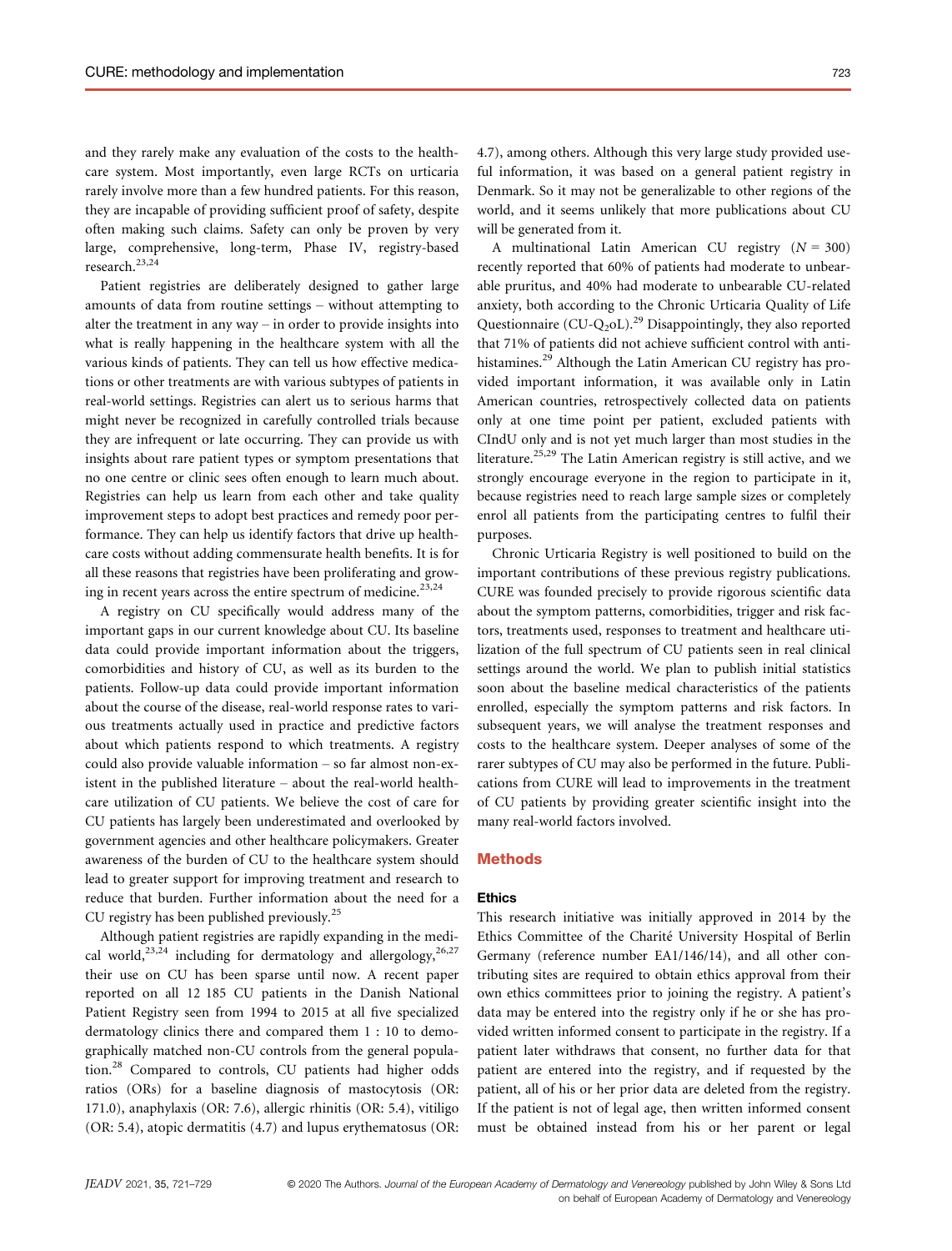guardian. Neither participation in the registry nor refusal to participate in the registry alters the treatment of any patient; the registry is a purely observational approach to research. No personally identifying information of any patient is entered into the registry; each physician receives a participant identification number (ID#) for each patient, and the link between those ID#s and patient names is known only to that physician and his or her staff. The patients do not receive any honoraria or other payments for participation in the registry, and participation in the registry has no relationship to billing of the healthcare system or insurance companies.

## Funding

So far, CURE has received financial support from the Urticaria Network e.V. (a German non-profit organization existing to promote research of urticaria), the European Academy of Dermatology and Venereology (proposal number 2014-013) and Novartis. These sponsors have not had any involvement in the design or implementation of CURE. CURE is open to further support from any source and may be modified by sponsors to collect additional types of data to meet new research, regulatory or healthcare policy needs. Indeed, as explained below, CURE is eager to partner with more sponsors at this time, in order to continue growing this unique resource. However, the financial sponsors have not had, and will not have, any role or influence on the data analyses or publications of CURE.

#### Research design

Chronic Urticaria Registry is a prospective, international, multicentre, observational, voluntary registry of patients with CU. CURE has no target date or sample size for closure; it is intended to continue indefinitely. Physician-reported and/or patient-reported data can be collected using paper forms supplied by CURE or through the physician's usual routine ways of collecting clinical information into his or her usual medical recordkeeping system. Either way, the data can then be entered later into CURE electronically by the medical team via the internet, as described in more detail below. Data collection is intended to take place at the patient's initial baseline visit and then to be updated about every 6 months on an ongoing basis.

## Patient population

Chronic Urticaria Registry aims to collect data on all CU patients. Implicitly, there is some unavoidable selection of patients: (i) data entry is performed by the medical staff of participating physicians, so the patient must be seeing a physician who has chosen to participate, obtained ethics approval and signed our collaboration agreement (as described below); (ii) the physician must diagnose the patient as having CU; (iii) patients (or their legal guardian) must provide written informed consent to participate in the registry (as explained above); and d) the staff of the treating physician must actually enter the patient's data into the registry (i.e. data entry is voluntary, not mandatory and comprehensive for participating physicians). But otherwise, there are no exclusion or selection criteria (e.g. age, nationality, comorbidities, type of physician or treatment setting). The electronic data entry system of CURE is in English. Corresponding baseline and follow-up questionnaires for the physician and patient are currently available in English, German, Chinese, Dutch and Spanish, if participating physicians wish to use them to facilitate data collection for CURE. Centres who wish to join CURE but treat patients in other languages are encouraged to translate the existing forms into their local language.

# Recruitment of centres

Participation in CURE is open to any physician treating CU patients, regardless of location, medical specialty or type of practice setting. The only prerequisites to participation are (i) obtaining approval from the local ethics committee, (ii) signing the CURE 'Collaboration Agreement' with the UNEV and (iii) appointing a Project Manager who is responsible for performing the documentation and data entry for that site. There is no cost to participate in CURE, nor is there any financial compensation for participation. So far, recruitment of centres to contribute to CURE has taken place mainly through the  $GA^2LEN$  network of Urticaria Centers of Reference and Excellence [UCARE; including its meetings, quarterly newsletter and website (www.ga2lenucare.com)] and by presentations at major conferences of dermatology and allergology, as well as conferences on urticaria. Word-of-mouth and the CURE website (http://www.urticaria-re gistry.com/) may also have led physicians to join CURE.

#### Data collection

Chronic Urticaria Registry provides paper data collection forms (described in more detail below), for both the physician and the patient, for both baseline and follow-up. Participating physicians may freely choose to use these forms or not during the patient consultation. (Electronic data entry into the CURE registry is then performed later, as described in more detail below.) The time point for follow-up data collection is not specified by CURE, but it is hoped that it would take place about every 6 months.

#### **Questionnaires**

All the CURE questionnaires were developed using an expert consensus approach. They rely mainly on basic, ad hoc, multiple choice or short answer questions. They are meant to help the participating centres collect data, but they are not mandatory. Although data on the actual completion time are not available, the questionnaires were designed with the intention that they could be completed in 30 min for baseline and 20 min for follow-up.

The physician and patient versions of the questionnaires are essentially the same, just worded differently for their respective users. Furthermore, the patient questionnaire starts with several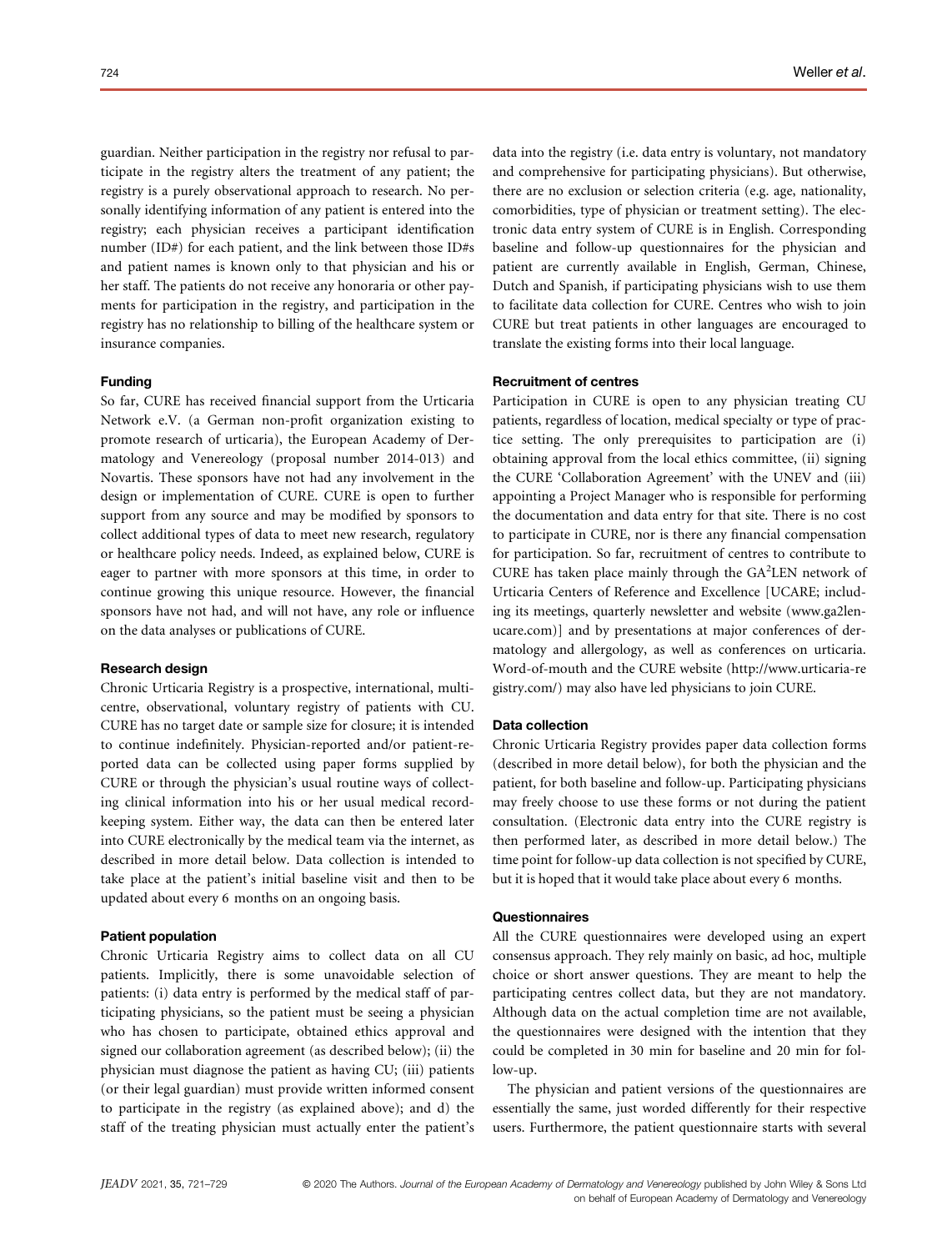pictures and descriptions of wheals and angioedema, to help ensure that the patient understands which is which. The CURE database only allows entry of one set of answers per patient, regardless of whether the data were collected with the physician questionnaire or the patient questionnaire.

The CURE website (http://www.urticaria-registry.com/for-par ticipants.html) contains copies of all the currently available data collection forms in several languages. The baseline questionnaire has about 60 items that collect data on the patient's demographics, history, symptoms, trigger and risk factors, comorbidities, past and present therapies, and healthcare utilization. The follow-up questionnaire has about 38 items that collect data about changes in the patient's symptoms, treatments and healthcare utilization since the last consultation. Both the baseline and follow-up patient questionnaires include the Urticaria Control Test (UCT), a validated questionnaire about the control of urticaria during the past 4 weeks, with four questions, each using a 5 point Likert scale.<sup>30,31</sup>

In the data entry system (described below), it is also possible to enter further data for specific diagnostic tests, the familial history of urticaria, the Urticaria Activity Score of 7 days (UAS7),31–<sup>34</sup> the Chronic Urticaria Quality of Life Questionnaire  $(CU-Q_2oL)^{5,31,35}$  and/or the Dermatology Life Quality Index  $(DLOI),$ <sup>36–38</sup> but so far, CURE has not provided the paper questionnaires for these patient-reported outcomes as part of the standard expected data collection, because they are not applicable to all patients and all clinical situations.

# Data entry

So far, all data entry into the registry is performed by the medical staff of the treating physician, via a secure internet webpage, at a time point after the actual data collection on paper (as described above). The registry uses secuTrial software (interActive Systems; Berlin, Germany), a secure medical reporting software system that is compliant with the Good Clinical Practice quality standards and with the US Food and Drug Administration's Code of Federal Regulations, Title 21, Part 11. The databases are hosted and administered by the Coordination Center for Clinical Studies of the Charité – Universitätsmedizin Berlin, Germany. Data entry is password protected and uses 128-bit SSL encryption. The secuTrial system has an audit trail system that can be used to track and analyse data entry and any subsequent changes to it. Participating physicians are responsible for retaining all source data.

## Data access

Participating physicians may analyse and publish their own data. To obtain a spreadsheet of their own raw data, the physician submits a 'Request for Analysis' to the UNEV, 3 months in advance of the date the data is needed. Participating physicians do retain the right to independently analyse, present and publish their own data without the approval of the CURE International

Steering Committee (ISC), on the condition that they acknowledge the CURE project's role in the research design, data collection and project management. Specific statistical analyses of the entire CURE database may also be proposed by any physician who has contributed a minimum number of baseline datasets to CURE (currently 30). But these publications are then managed by the CURE ISC, with the proposing physician as a co-author.

# International Steering Committee

Decisions about the overall collection, analysis and publication of data from CURE are made by the CURE ISC. Since CURE is intended to be a worldwide registry, the ISC is structured to avoid more than one member per country. ISC members must declare all potential conflicts of interest. Membership on the ISC is for a renewable period of 2 years. The ISC members do not receive any payments for their service on the ISC. Physicians contributing to CURE may apply to join the ISC; a two-thirds majority vote of the current ISC is required to add a new member to the ISC. The CURE website (http://www.urticaria-reg istry.com/) provides the names and contact information of the ISC and the 'ISC Charter' document that describes their roles and responsibilities, as well as the rules that guide the publication process for research from CURE.

#### Limitations

Chronic Urticaria Registry has all the usual limitations of observational research in general and registries in particular. Furthermore, CURE has some of its own specific limitations that should be kept in mind. First, most of the participating physicians have comparatively high specialization for urticaria. So, the patients entered are probably more severe and intractable on average than urticaria patients seen in other settings, such as general practice, paediatrics or pharmacies. The results from CURE may not be applicable to milder forms of urticaria seen in primary care or community settings. Second, the participating physicians are under no obligation to consecutively register all their urticaria patients, and in fact most of them do not. So, there is probably unintended selection bias of which patients are registered. Because CURE has this unavoidable but unspecified selection bias, CURE cannot be used to provide definitive epidemiological results on the prevalence or rates of anything in the urticaria population. Third, although CURE is a worldwide registry, a substantial portion of the patients entered so far are from just a few geographically neighbouring countries, as described in more detail below. So, the results will probably not always be generalizable to patients in other regions of the world. We will be making efforts to recruit more physicians from regions of the world that are currently underrepresented in CURE. Fourth, the data entry into the registry takes place separately from and after the original data collection, and we have not yet audited the accuracy and completeness of the data entry. It is possible that errors are being made in the data entry process or available data are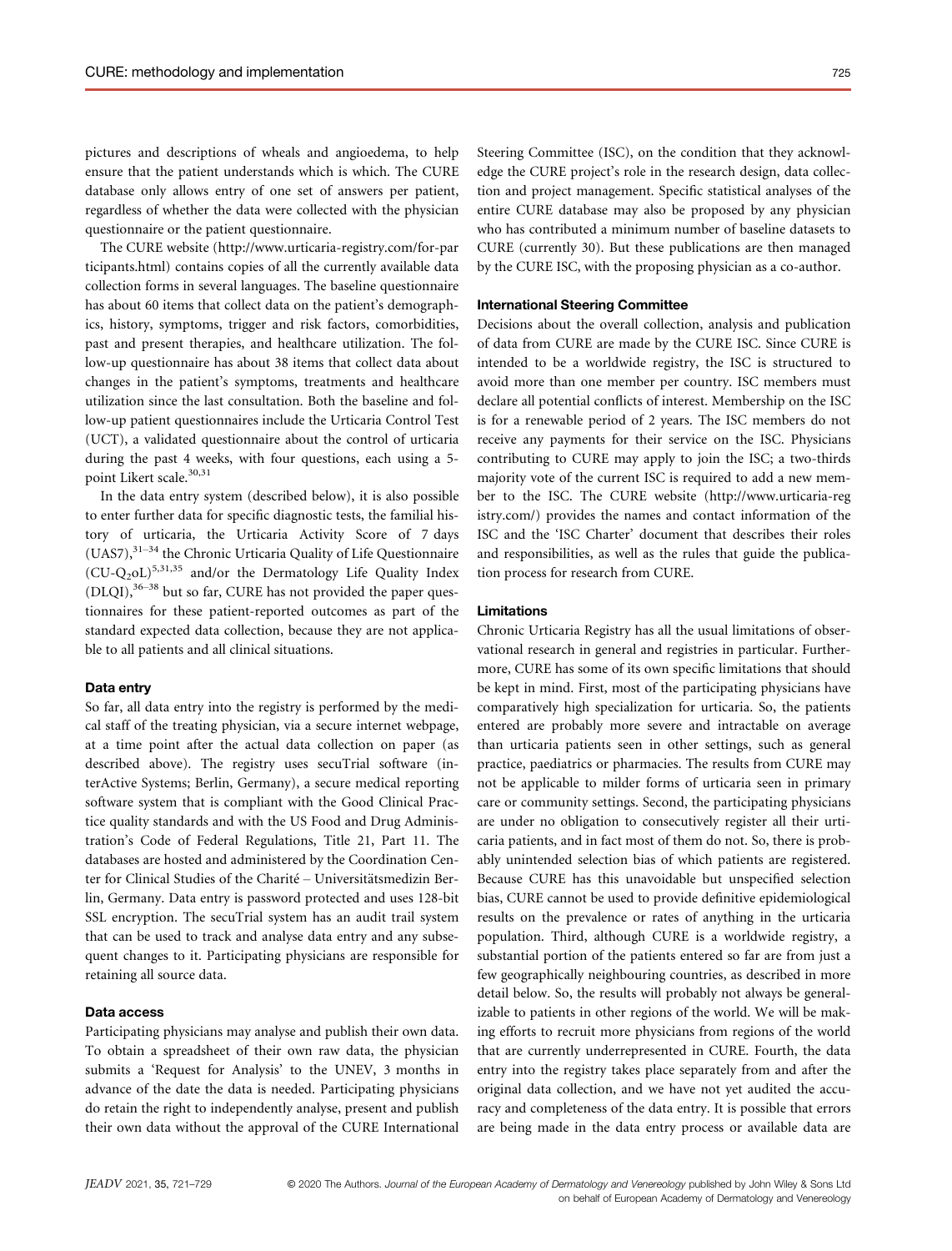not actually being entered. Time and funding permitting, we intend to perform such data audits in the near future. Fifth, collecting and entering follow-up data are not compulsory, and we have not yet assessed how often follow-up data actually become available in CURE. It is entirely possible that the rate of collection and entry of follow-up data are not yet sufficient to be able to analyse and report patient outcomes or other longitudinal results. We intended to assess that later this year.

## Upcoming developments

We are currently testing an electronic patient-reported data capture system. This system would solve many of the limitations mentioned above. It would virtually eliminate all data entry errors, by making data collection and data entry a single identical process performed by the patient. This electronic patient-entered data collection system will also substantially reduce the work burden of the participating centres, and therefore will hopefully also greatly reduce the patient selection bias, which arises because physicians' staff do not have sufficient time to enter the data for all urticaria patients seen. For the same reason, it would probably ensure follow-up data are collected from every patient who has baseline data in the registry and comes for a follow-up visit.

# Further information

The CURE website (http://www.urticaria-registry.com/) provides a variety of further information, including a 'Project Plan' document from July 2016, which contains further information about CURE's aims, design, patient population, ethics, administrative matters and other such related information.

# Initial implementation

Chronic Urticaria Registry is not just another patient registry – it is a landmark achievement of the global urticaria medical community that has come together over the past couple of decades. In the 20th century, urticaria was (and often still is) a neglected and disliked disease, with a high prevalence and burden in the population $11$  but very few specialists dedicated to urticaria and not much interest from governments, the media or the general public. The field was fragmented among various medical specialties that rarely communicated with each other, including dermatology, immunology, allergology, internal medicine and paediatrics, with many patients also using emergency room services or consulting general practitioners, psychotherapists, pharmacists, school nurses and alternative healers. Urticaria research was (and still is) underfunded,<sup>39</sup> and companies had relatively little interest in developing new treatments. It was crucial for the urticaria community to join efforts, and CURE is one landmark demonstration of how well that worldwide collaboration has succeeded this century.

This global networking and collaboration started 20 years ago with the international 'Urticaria 2000' conference and its consensus report, $40$  which became the prototype for subsequent



Figure 1 Total number of patients enrolled in CURE over time.

guidelines. At the time, the field was very much characterized by different 'schools' ('urticaria is food intolerance' vs. 'urticaria is an allergy' vs. 'urticaria is due to infection' vs. 'urticaria is an autoimmune disease' and so on), and these schools did not really interact with each other. Since the first version of the guideline, $32$  it has been updated three times,  $1,34,41,42$  with the fourth update currently in process. PURIST, the first international prospective study to characterize the underlying causes of  $CSU<sub>1</sub><sup>43</sup>$  was a second big step in bringing the urticaria community together. The third big step was the founding and implementation of the UCARE network,<sup>44</sup> which now has more than 100 UCAREs around the globe and is currently in the process of preparing its first official full publications. Meanwhile, all this collaboration has also led to a substantial increase of efforts from the pharmaceutical industry to develop new and better treatments for CU. CURE has been developed over the past several years, with ethics approval in 2014 and the first patient entered in December 2015. The database has grown steadily over the years (Fig. 1). Its maturation now as a registry with sufficient data to start publishing major papers is the fourth big step in uniting urticaria specialists around the world to our common goal of reducing the burden of CU on our patients. So far, 39 centres around the world have joined CURE and 35 entered baseline data on a total of 2946 patients, as of 26 February 2020 (Table 1).

The CURE ISC has already planned several forthcoming papers from the data that have already been collected. Currently, we intend that the next publication will be an analysis of the baseline data for patients with CSU only vs. patients with CIndU only vs. patients with both CSU and CIndU. After that, the next paper will be a comparison of CSU patients with wheals only vs. CSU patients with wheals and angioedema vs. CSU patients with angioedema only. These two papers will help to better define the differences among CU patients, so treatment approaches can be better customized. Participating physicians may also initiate further papers using the data from their own patients, as explained above.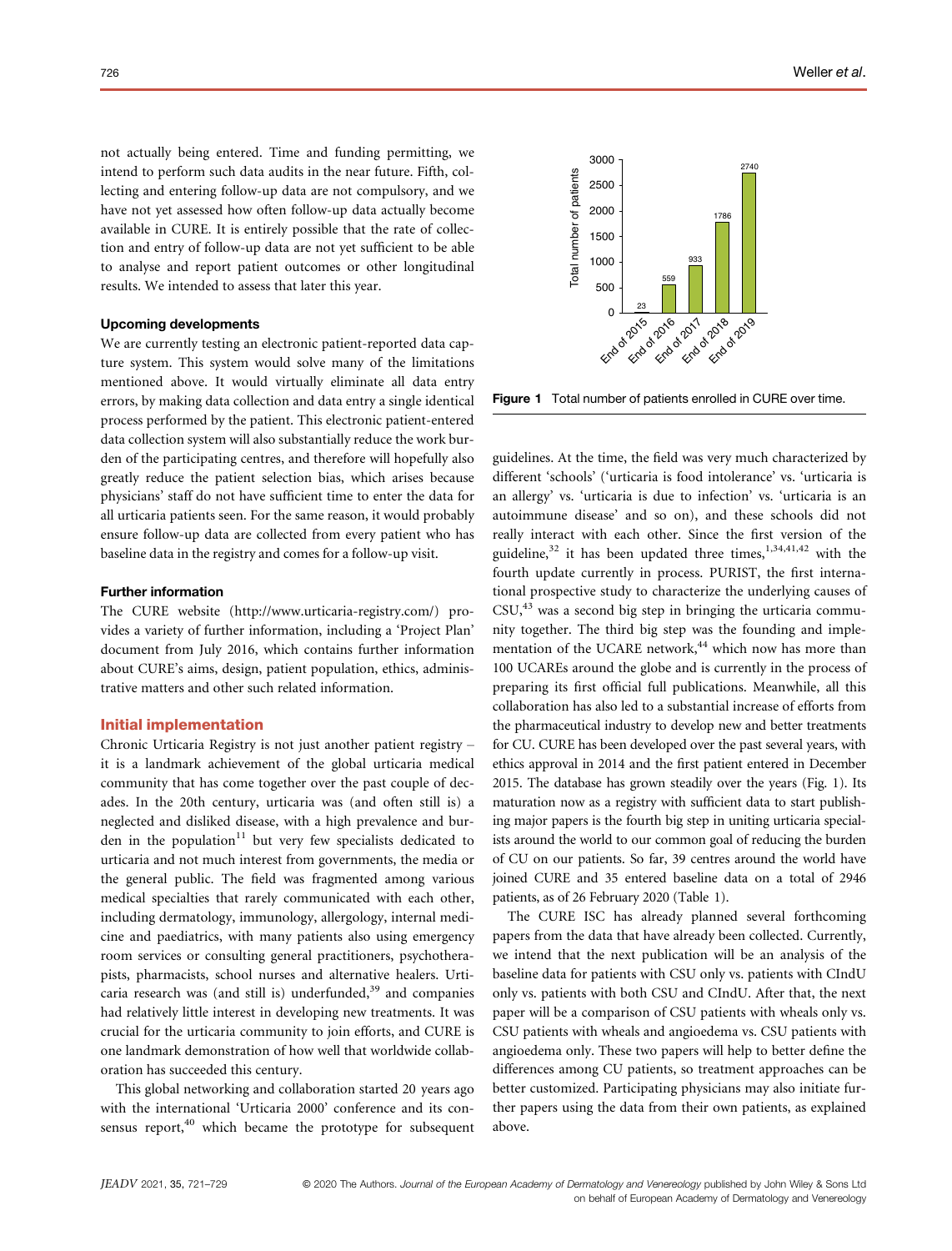Table 1 (a) Distribution of enrolled patients, according to the 7 geo-epidemiological super-regions of the Global Burden of Disease study.<sup>45</sup> (b) Country-level distribution of the enrolled patients  $(n = 1399)$  from the High-Income super-region of Table 1a. The per cent column is based on the total CURE enrolment ( $N = 2946$ ). (c) Country-level distribution of the enrolled patients ( $n = 1001$ ) from the Central European, Eastern European and Central Asian superregion of Table 1a. The per cent column is based on the total CURE enrolment ( $N = 2946$ ).

| (a)                                             |             |              |
|-------------------------------------------------|-------------|--------------|
| <b>GBD Super-Region</b>                         | $\mathbf n$ | %            |
| High Income                                     | 1399        | 47           |
| Central Europe, Eastern Europe and Central Asia | 1001        | 34           |
| Middle East and North Africa                    | 230         | 8            |
| South-East Asia, East Asia and Oceania          | 136         | 5            |
| Latin America and Caribbean                     | 89          | 3            |
| Sub-Saharan Africa                              | 56          | 2            |
| South Asia                                      | 35          | $\mathbf{1}$ |
| (b)                                             |             |              |
| <b>Country</b>                                  | $\mathbf n$ | %            |
| Germany                                         | 616         | 21           |
| Spain                                           | 271         | 9            |
| France                                          | 226         | 8            |
| Japan                                           | 98          | 3            |
| Argentina                                       | 81          | 3            |
| Netherlands                                     | 47          | 2            |
| Italy                                           | 42          | 1            |
| Portugal                                        | 18          | $\mathbf{1}$ |
| (c)                                             |             |              |
| <b>Country</b>                                  | $\mathbf n$ | %            |
| Russia                                          | 461         | 16           |
| Poland                                          | 378         | 13           |
| Slovenia                                        | 157         | 5            |
| <b>Other Central European</b>                   | 5           | 0            |
|                                                 |             |              |

## **Conclusions**

The CURE project is a major research undertaking that has the potential to dramatically improve our knowledge of CU and our patients' medical outcomes. We are eager to have more physicians from around the world join CURE and to provide data on their patients to help improve the lives of urticaria patients. More information about joining and supporting CURE can be found on the website (http://www.urticaria-registry.com/).

Registries are very cost-effective forms of research for the volume and value of their output, but nonetheless they do require substantial financial support.<sup>23,24,26</sup> The CURE registry will lead to major improvements in patient health by providing: (i) better scientific knowledge about this puzzling disease and therefore better treatment, (ii) a basis for quality improvement measures in real-world practice, (iii) monitoring of potential rare and long-term safety issues, (iv) insights into the healthcare costs of CU and (v) a basis for improved healthcare policy on CU. Now more than ever, research funding is urgently needed to keep this unique worldwide urticaria project moving forward.

# Acknowledgements

We would like to thank all partners who have joined CURE so far (as of 13 July 2020): Faculty of Medicine of ABC Medical School, Department of Dermatology, Sao Paulo, Brazil; Tenon Hospital, Department of Dermatology and Allergology, Paris, France; City Clinical Hospital No. 52, Moscow Ministry of Healthcare, Center of Allergy and Immunology, Moscow, Russian Federation; Tehran University, Center for Research and Training in Skin Diseases and Leprosy, Teheran, Iran; Hospital Center of São João, Department of Immunoallergology, Porto, Portugal; Charité – Universitätsmedinzin Berlin, Department of Dermatology and Allergy, Berlin, Germany; Grenoble Alpes University Hospital, Department of Internal Medicine, Grenoble, France; Cleveland Clinic Abu Dhabi, Immunology and Allergy Clinic, Abu Dhabi, United Arab Emirates; Clinica San Carlo, Ambulatorio di Allergologia, Paderno Dugnano, Italy; Dr. D.Y. Patil Medical College & Hospital, Medical College, Sector 7, Navi Mumbai, India; Elben Kliniken Buxtehude, Department of Dermatology, Buxtehude, Germany; Erasmus University Medical Center Rotterdam, Department of Dermatology, Rotterdam, The Netherlands; European Center for Diagnosis and Treatment of Urticaria, Zabrze, Poland; Federal University of Bahia Medical School, Department of Allergy and Clinical Immunology, Salvador, Brazil; Hiroshima University Hospital, Department of Dermatology, Hiroshima, Japan; Hospital del Mar, Mar Institute of Medical Research, Department of Dermatology, Barcelona, Spain; Italian Hospital of Buenos Aires, Departments of Adult and Pediatric Allergy, Buenos Aires, Argentina; Hospital Metz-Thionville, Unit of Allergy, Metz, France; Southern Institute of Allergy and Immunology (IAIS), Bahia Blanca, Argentina; University of Antioquia, Group of Clinical and Experimental Allergy, Antioquia, Columbia; Kempegowda Institute of Medical Sciences (KIMS) and Research Center, Allergy Clinic, Preventive Medicine Unit, Bangalore, India; Mahidol University, Faculty of Medicine Siriraj Hospital, Department of Dermatology, Bangkok, Thailand; Mashhad University of Medical Sciences, Allergy Research Center, Mashhad, Iran; Medical Center Doverie SBT, Allergy Outpatient Clinic, Sofia, Bulgaria; National Research Center, Institute of Immunology, Federal Medical-Biological Agency of Russia, Moscow, Russia; Poznan University of Medical Sciences, Department of Dermatology, Allergology Unit, Poznan, Poland; Republican Clinical Hospital, Republican Center of Clinical Immunology and Allergology, Kazan, Russian Federation; Smolensk State Medical University, Department of Clinical Immunology and Allergy, Smolensk, Russia; Sun Yat-sen Memorial Hospital, Sun Yat-sen University, Department of Dermatology, Guangzhou, China; Special Hospital for Pulmonary Diseases, Zagreb, Croatia; The Second Affiliated Hospital of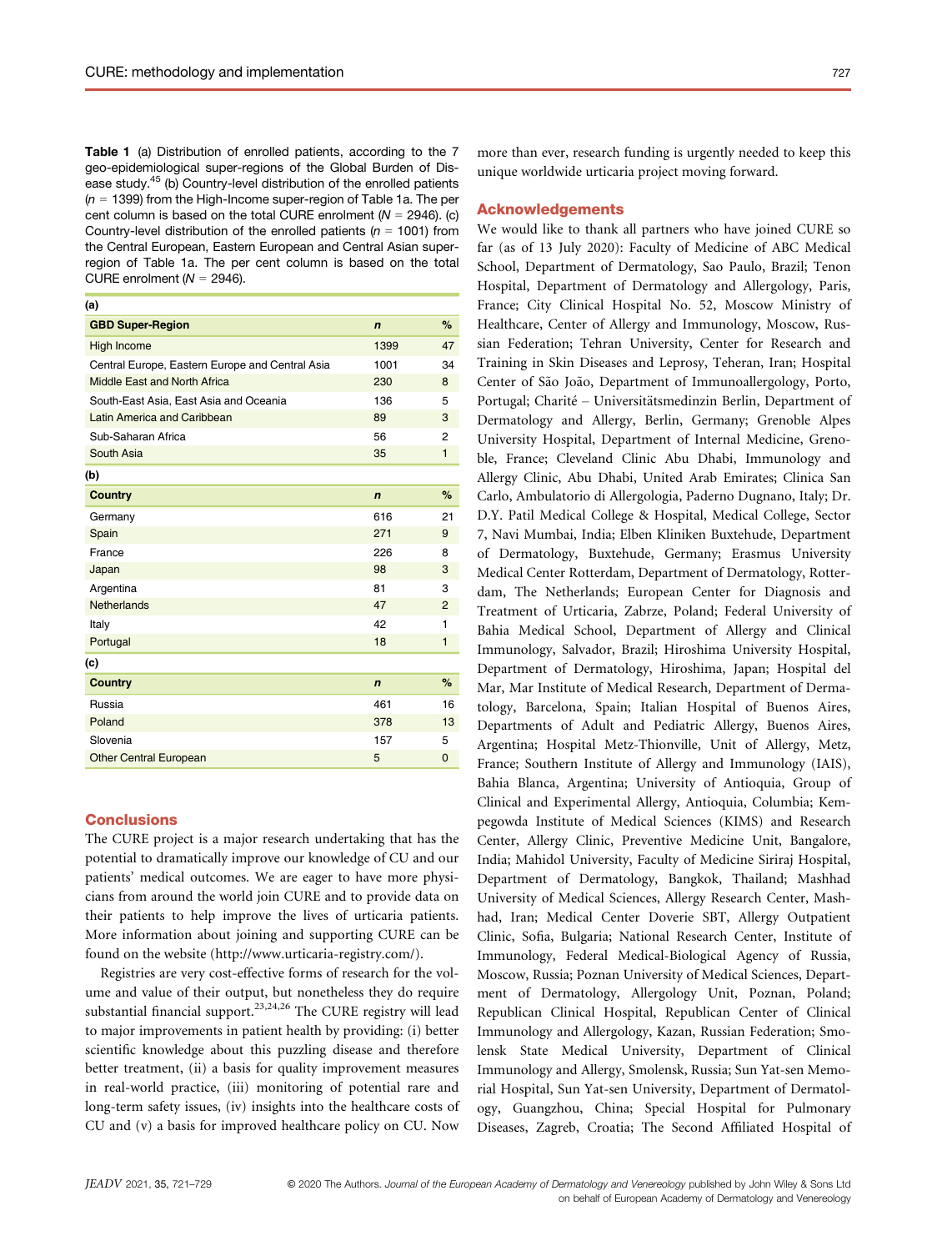Soochow University, Department of Dermatology, Suzhou, China; Federal University of Sao Paulo, Division of Allergy, Clinical Immunology, and Rheumatology, Department of Pediatrics, Sao Paolo, Brazil; University Hospital of Jena, Department of Dermatology, Jena, Germany; University Clinic of Respiratory and Allergic Diseases Golnik, Golnik, Slovenia; University Hospital of Essen, Department of Dermatology, Essen, Germany; University Hospital Carl Gustav Carus, University Allergy Center, Department of Dermatology, Dresden, Germany; University Hospital of Montpellier Saint-Eloi, Department of Dermatology, Montpellier, France; University of Cape Town Lung Institute, Allergy & Immunology Unit, Cape Town, South Africa; University of Coimbra, University Hospital and Faculty of Medicine, Department of Dermatology, Coimbra, Portugal; University of Ss Cyril and Methodius, PHI University Clinic of Dermatology, Skopje, Macedonia; Yokohama City University Hospital, Department of Dermatology, Kanazawa-ku, Japan; Koc University School of Medicine, Department of Dermatology, Istanbul, Turkey; Kobe University Graduate School of Medicine, Division of Dermatology, Kobe, Japan; Marmara University School of Medicine, Department of Dermatology, Istanbul, Turkey; and University Medical Center of the Johannes Gutenberg University Mainz, Department of Dermatology, Mainz, Germany. Open access funding enabled and organized by Projekt DEAL.

#### **References**

- 1 Zuberbier T, Aberer W, Asero R et al. The EAACI/GA<sup>2</sup>LEN/EDF/WAO guideline for the definition, classification, diagnosis and management of urticaria. Allergy 2018; 73: 1393–1414.
- 2 Fricke J, Ávila G, Keller T et al. Prevalence of chronic urticaria in children and adults across the globe: systematic review with meta-analysis. Allergy 2020; 75: 423–432.
- 3 Weldon DR. Quality of life in patients with urticaria. Allergy Asthma Proc 2006; 27: 96–99.
- 4 Grob J-J, Gaudy-Marqueste C. Urticaria and quality of life. Clin Rev Allergy Immunol 2006; 30: 47–51.
- 5 Młynek A, Magerl M, Hanna M et al. The German version of the chronic urticaria quality-of-life questionnaire: factor analysis, validation, and initial clinical findings. Allergy 2009; 64: 927–936.
- 6 Itakura A, Tani Y, Kaneko N, Hide M. Impact of chronic urticaria on quality of life and work in Japan: results of a real-world study. J Dermatol 2018; 45: 93–970.
- 7 Maurer M, Ortonne J-P, Zuberbier T. Chronic urticaria: a patient survey on quality-of-life, treatment usage and doctor-patient relation. Allergy 2009; 64: 581–588.
- 8 Sussman G, Abuzakouk M, Bérard F et al. Angioedema in chronic spontaneous urticaria is underdiagnosed and has a substantial impact: Analyses from ASSURE-CSU. Allergy 2018; 73: 1724–1734.
- 9 Maurer M, Abuzakouk M, Bérard F et al. The burden of chronic spontaneous urticaria is substantial: real-world evidence from ASSURE-CSU. Allergy 2017; 72: 2005–2016.
- 10 Maurer M, Staubach P, Raap U et al. H1-antihistamine-refractory chronic spontaneous urticaria: it's worse than we thought – first results of the multicenter real-life AWARE study. Clin Exp Allergy 2017; 47: 684– 692.
- 11 Karimkhani C, Dellavalle RP, Coffeng LE et al. Global skin disease morbidity and mortality: an update from the global burden of disease study 2013. JAMA Dermatol 2017; 153: 406–412.
- 12 Maurer M, Weller K, Bindslev-Jensen C et al. Unmet clinical needs in chronic spontaneous urticaria: a GA<sup>2</sup>LEN task force report. Allergy 2011; 66: 317–330.
- 13 Church MK, Kolkhir P, Metz M, Maurer M. The role and relevance of mast cells in urticaria. Immunol Rev 2018; 282: 232–247.
- 14 Maurer M, Church MK, Marsland AM et al. Questions and answers in chronic urticaria: where do we stand and where do we go? J Eur Acad Dermatol Venereol 2016; 30(Suppl 5): 7–15.
- 15 Asero R, Tedeschi A, Marzano AV, Cugno M. Chronic urticaria: a focus on pathogenesis. F1000Res 2017; 6: 1095.
- 16 Beck LA, Bernstein JA, Maurer M. A review of international recommendations for the diagnosis and management of chronic urticaria. Acta Derm Venereol 2017; 97: 149–158.
- 17 Maurer M, Zuberbier T, Siebenhaar F, Krause K. Chronic urticaria What does the new guideline tell us? *J Dtsch Dermatol Ges* 2018; 16: 584– 593.
- 18 Kolkhir P, Church MK, Weller K, Metz M, Schmetzer O, Maurer M. Autoimmune chronic spontaneous urticaria: what we know and what we do not know. J Allergy Clin Immunol 2017; 139: 1772–1781.
- 19 Altrichter S, Zampeli V, Ellrich A, Zhang K, Church MK, Maurer M. IgM and IgA in addition to IgG autoantibodies against FceRI are frequent and associated with disease markers of chronic spontaneous urticaria. Allergy 2020. https://doi.org/10.1111/all.14412. Epub ahead of print.
- 20 Zuberbier T, Bernstein JA. A comparison of the united states and international perspective on chronic urticaria guidelines. J Allergy Clin Immunol Pract 2018; 6: 1144–1151.
- 21 Guillén-Aguinaga S, Jáuregui Presa I, Aguinaga-Ontoso E, Guillén-Grima F, Ferrer M. Updosing nonsedating antihistamines in patients with chronic spontaneous urticaria: a systematic review and meta-analysis. Brit J Dermatol 2016; 175: 1153–1165.
- 22 Gliklich R, Dreyer N, Leavy M, eds. Registries for Evaluating Patient Outcomes: A User's Guide, Vol 1, 3rd edn. AHRQ Publication No. 13(14)- EHC111. Agency for Healthcare Research and Quality, Rockville, MD. April 2014. URL https://effectivehealthcare.ahrq.gov/sites/default/files/ pdf/registries-guide-3rd-edition\_research.pdf (last accessed: 3 April 2020).
- 23 Richesson R, Vehik K. Patient registries: utility, validity and inference. Adv Exp Med Biol 2010; 686: 87–104.
- 24 de la Torre Hernández JM, Edelman ER. From nonclinical research to clinical trials and patient-registries: challenges and opportunities in biomedical research. Rev Esp Cardiol 2017; 70: 1121–1133.
- 25 Gómez RM, Jares E, Canonica GW et al. Why a registry of chronic urticaria (CUR) is needed. World Allergy Organ J 2017; 10: 16.
- 26 de Souza MP, Rangel MV. Significance of patient registries for dermatological disorders. J Invest Dermatol 2012; 132: 1749–1752.
- 27 DiMarco G, Hill D, Feldman SR. Review of patient registries in dermatology. J Am Acad Dermatol 2016; 75: 824–829.
- 28 Ghazanfar MN, Kibsgaard L, Thomsen SF, Vesterdgaard C. Risk of comorbidities in patients diagnosed with chronic urticaria: a nationwide registry-study. World Allergy Organ J 2020; 13: 100097.
- 29 Gómez RM, Jares E, Borges MS et al. Latin American chronic urticaria registry (CUR) contribution to the understanding and knowledge of the disease in the region. World Allergy Organ J 2019; 12: 100042.
- 30 Weller K, Groffik A, Church MK et al. Development and validation of the Urticaria Control Test: a patient-reported outcome instrument for assessing urticaria control. J Allergy Clin Immunol 2014; 133: 1365–1372, 1372.e1-6.
- 31 Weller K, Siebenhaar F, Hawro T, Altrichter S, Schoepke N, Maurer M. Clinical measures of chronic urticaria. Immunol Allergy Clin N Am 2017; 37: 35–49.